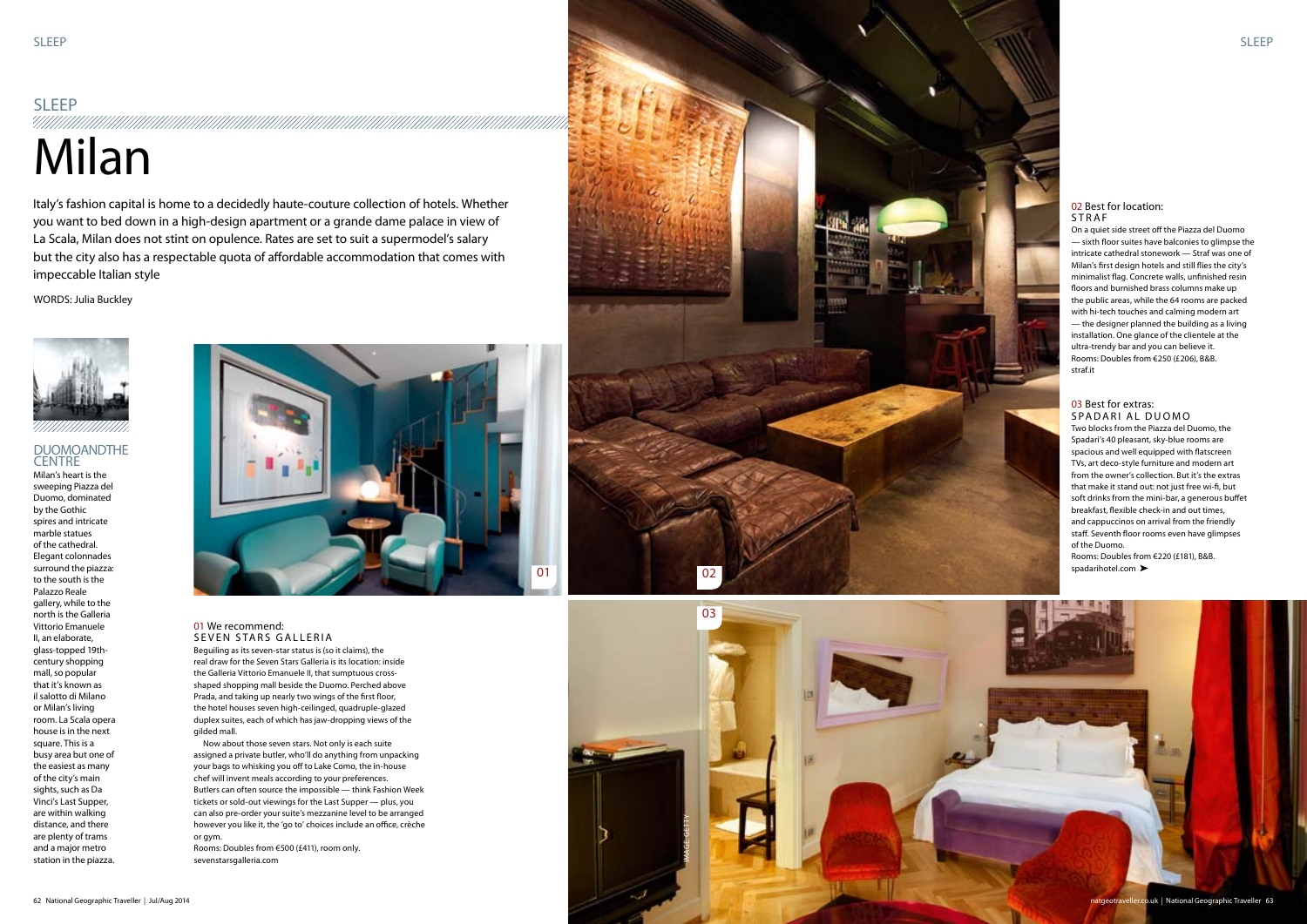

#### GARIBALDI AND THE NORTH





North of the central<br>Brera district is Garibaldi, a former working-class neighbourhood that's been transformed. First in the 1990s by the laid-back fashion hub that's grown up around the pedestrianised Corso Como, thanks to former Vogue editor Carla Sozzani; and then by the glass skyscrapers of the new business district; and now by the new metro line 5, which extended to Garibaldi earlier this year. All in all, it's an interesting cultural mix, and is well connected to the city centre. East of Garibaldi is the Stazione Centrale; beyond that are residential areas such as Udine, where the Nu Hotel is located.



#### 02 We recommend: NU HOTE L

#### 01 Best for shoppers: MAISON MOSCHINO

A 10-minute metro ride east of the Stazione Centrale in residential Udine, the Nu may be out of the action, but it's the reason why this fabulous design-orientated hotel charges a fraction of the price of its more central rivals. From the centrallyhinged front door to the vertiginous atrium, where light bulbs spiral down six storeys, everything at the Nu is a little off-beam. Down concrete-walled corridors and through carbonised-wood doors, the 38 rooms feature 'floating' beds, 'hanging' shelves and unusual angles (no 90-degree corners here). Yet there's substance to its style: virtually all the fittings were especially designed for the hotel, the sweeping, ceiling-to-hip-height windows are soundproofed, and the beds are by Simmons and dressed with Rivolta Carmignani sheets. There's no gym, but anti-gravity yoga and boot camp sessions are available in a nearby park. Rooms: Doubles from €103 (£85), B&B. nu-hotel.com

#### 03 Best for style: 3 ROOM S

Part of Carla Sozzani's legendary boutiquecafé-gallery complex, 3 Rooms is really three large apartments overlooking the courtyard at 10 Corso Como. Curated by Sozzani, they're full of design touches like Saarinen chairs and Jacobsen taps, with pieces especially designed by Sozzani's partner artist Kris Ruhs. It's supremely laid-back, from the in-room breakfast to the rates, which stay stable year-round. Rooms: Doubles from €320 (£264), B&B. 3rooms-10corsocomo.com

Behind the grand façade (it was Milan's first railway station) lies this high fashion property, where everything — from sheets to shampoo — is Moschino. The 65 rooms revolve around 12 themes, with beds surrounded by groves of paper trees and<br>Miss Havisham-like dresses acting as headboards-cum-bedspreads. Guests get 10% off at Milan's Moschino boutique — so really, the room will part-pay for itself. Rooms: Doubles from €189 (£156), B&B. maisonmoschino.com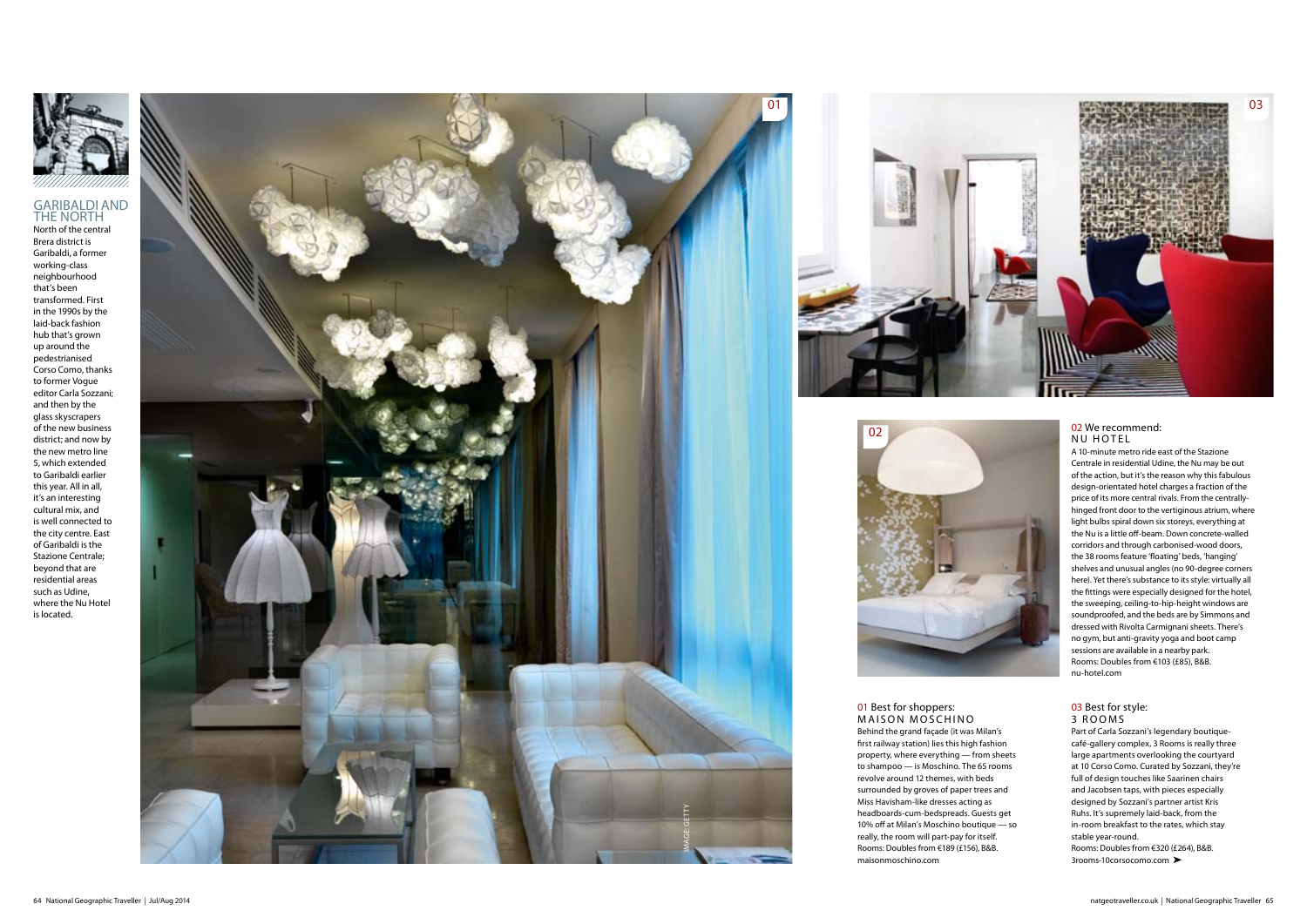

#### **MONTENAPOLEONE** AND THE QUADRILATERO DELLA MODA

It's not for nothing the Quadrilatero della Moda, or 'fashion rectangle', is also known as the Quadrilatero d'Oro or 'golden rectangle': the sixblock area east of the Duomo, between Via Montenapoleone and Via della Spiga, is an astonishing catwalk of designer shops. Needless to say, it's ideal for people-watching, whatever the lining of your pockets. It's also one of the quieter areas of the city — Via della Spiga is pedestrianised. Note though, that Via Senato and Via Manzoni are noisy thoroughfares — so always ask for rooms facing the other way.





#### 01 We recommend: **CARLTON BAGLIONI**

Cast aside your preconceptions about Baglioni. The chain known for its overt ostentation has significantly overhauled its look over the past three years — and the Milan property is the latest to receive its face-lift, with all 87 rooms being completely refurbished earlier this year. Carpets have given way to swish black and tan parquet floors, heavy drapes to curtains and gauze woven with imperceptible animal print. Even the mini-bars have stitched leather doors.

Bathrooms are luxurious with marble walls, dinner-plate shower heads and Ortigia toiletries, plus there's the inevitable pillow menu. The exclusive, 'secret' back entrance opens on to Via della Spiga — ask for a room facing this way if you're sensitive to noise.

Rooms: Doubles from €290 (£240), room only. baglionihotels.com

#### 02 Best for couples: FOUR SEASONS MILANO

Occupying a 15th-century convent in the heart of the Quadrilatero d'Oro, the hotel is centred round a beautiful cloister, with granite columns, vaulted ceilings, and original frescos. Rooms are understated and there's a subterranean spa. Rooms: Doubles from €630 (£525), room only. fourseasons.com/milan

#### 03 Best for singles: HOTEL ARMANI

Look past the austere building, the forbidding reputation, and the black-shrouded employees; this is actually a welcoming place with exceptional views of the Milan skyline. Designed by Giorgio Armani himself, the 95 rooms are almost cosy. Rooms: Doubles from €500 (£412), room only. armanihotels.com >